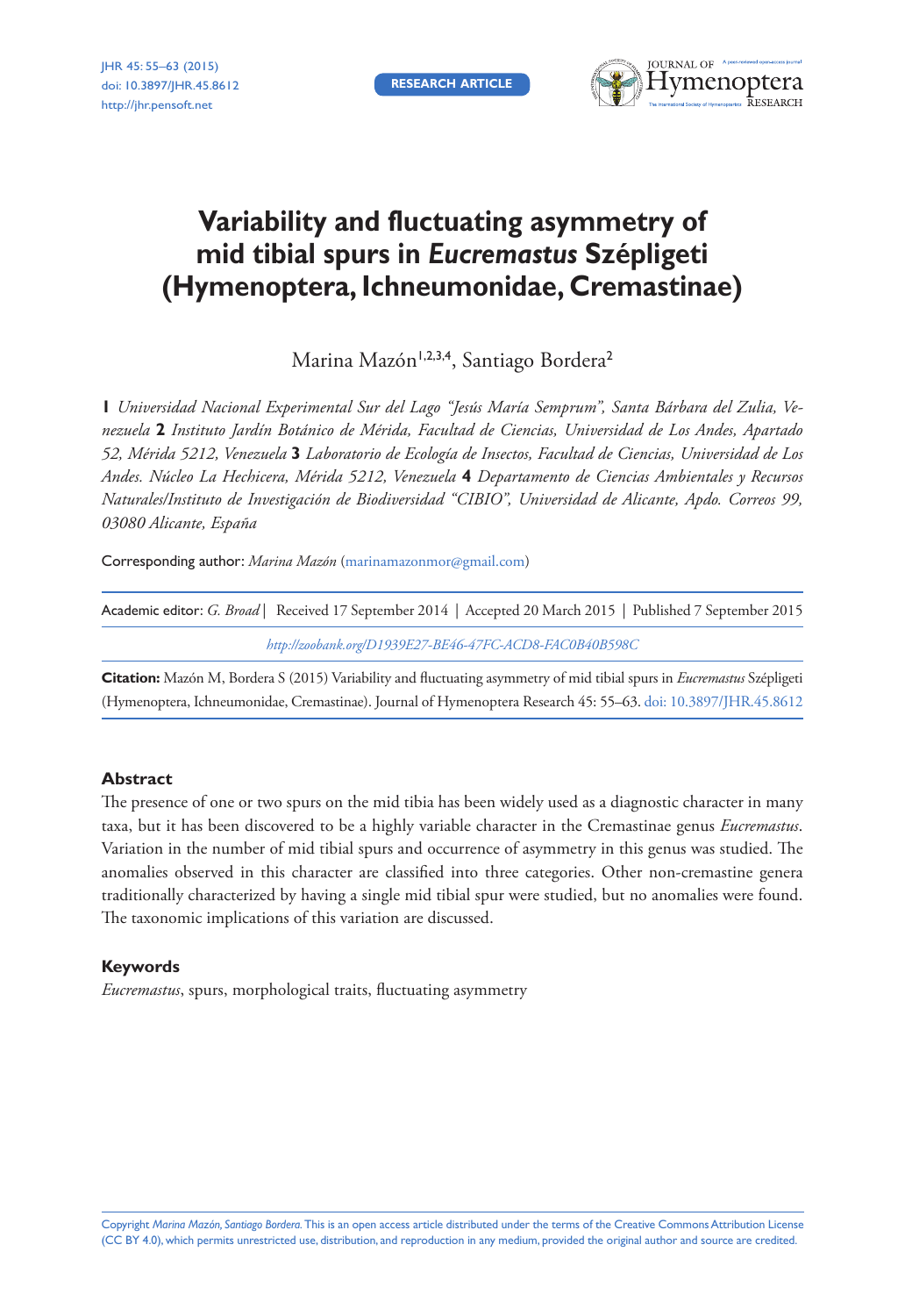# **Introduction**

Fluctuating asymmetry refers to the random deviation from perfect symmetry in bilateral traits (Van Halen 1962, Parsons 1990). It is more frequent in sexually selected traits, and it has been proposed as an important force for sexual selection (Moller and Pomiankowski 1993). Fluctuating asymmetry in morphological traits has been suggested to be the result of environmental (Silva et al. 2009) or genetic stress (Smith et al. 1997) during ontogeny, although this relationship remains unclear (Bjorksten et al. 2000).

When asymmetry affects morphological characters with taxonomic importance, its diagnostic value is reduced since it gives rise to different states of that character, sometimes in the same individual, and contributes to potentially misleading taxonomic descriptions and identifications.

The number and relative size of mid tibial spurs in Ichneumonidae has been considered a relatively invariant taxonomic character. The presence of a single mid tibial spur has been used in the diagnostic description of a tribe, Exenterini, of the subfamily Tryphoninae (Townes 1969a), but mostly at the generic level, e.g. *Metopius* Panzer (Townes 1971, Gauld et al. 2002), *Acerataspis* Uchida (males) (Townes 1971) (Metopiinae); *Anomalon* Panzer (Gauld 1997), *Liopterna* Townes, *Calcaneum* Townes and *Ophionellus* Westwood (Townes 1971) (Anomaloninae), or even at species level in Ophioninae (Gauld and Mitchell 1978).

As a general rule, the Cremastinae, a cosmopolitan group rather common in dry open areas (Gauld 2000) have two spurs on both the mid and hind tibiae. However, there is one genus, *Eucremastus* Szépligeti, which is characterized by having only one mid tibial spur (Fig. 1) (Townes 1971). Some authors (Ceballos 1921, Sedivy and Narolsky 2001) pointed out the presence of two spurs in several specimens of *E. manni*  (Tschek). Moreover, *E. villiersi* (Benoit) form *turkmeniensis* was described as having two distinct mid tibial spurs in the female (Narolsky 2001), which highlights how variable the presence of one or two spurs is in this genus. Nevertheless, the occurrence of asymmetry in this character has not been reported, but it was found in some specimens of *E. manni* and *E. collaris* Narolsky from different collections.

These circumstances suggest not only that the presence of one or two spurs on the mid tibiae of *Eucremastus* may be a more variable feature that was considered until now, but also that this genus may present fluctuating asymmetry associated with this character. The aim of this paper is to demonstrate the variability of this character particularly in *Eucremastus* but also in other genera characterized by having a single mid tibial spur, and to investigate the occurrence of fluctuating asymmetry in this genus.

## **Material and methods**

Studied material of this genus belongs to the following institutions:

**CEUA** University of Alicante, Alicante, Spain.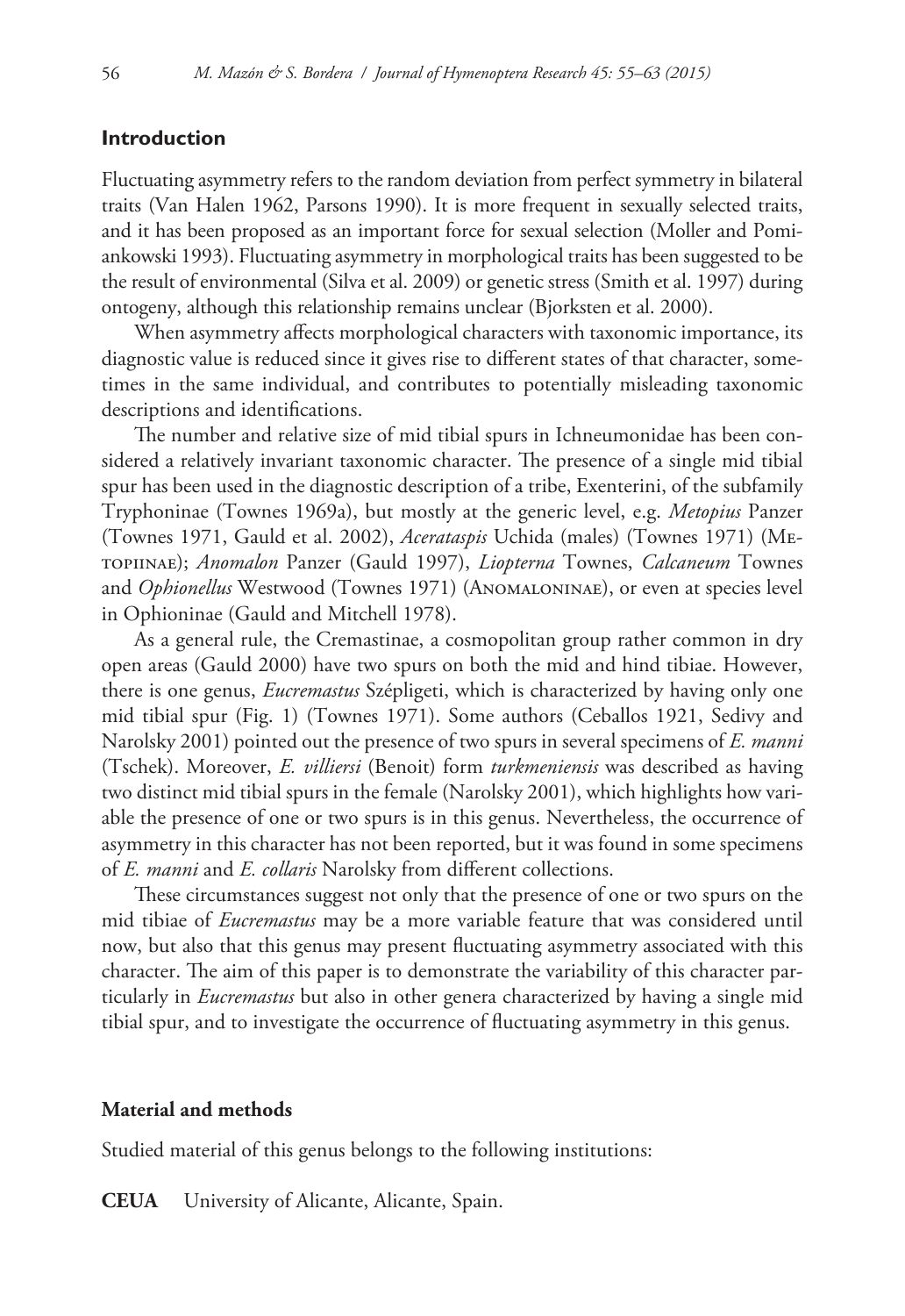**ZISP** Zoological Institute of Russian Academy of Sciences, Saint Petersburg, Russia. **BMNH** Natural History Museum, London, United Kingdom. **HNHM** Hungarian Natural History Museum in Budapest, Hungary. **MNCN** Museo Nacional de Ciencias Naturales, Madrid, Spain.

In order to establish the importance of variability, we also studied some material belonging to other Ichneumonidae genera which traditionally have been separated by having a single mid tibial spur. This material is preserved in the following institutions:

- 1) University of Alicante, Alicante, Spain (CEUA).
- 2) Zoological Museum of University of Turku, Turku, Finland (ZMUT).
- 3) Colección Entomológica Regional of Universidad Autónoma de Yucatán, Mérida, Mexico (CER-UADY).
- 4) Smithsonian Institution, Washington D.C., USA (USNM).

We considered the morphological structure to be anomalous when deviations from normality occurred in any specimens belonging to one species, which usually did not possess these anomalies. Normality is the commonest state of the character, and is defined as Type 0, as follows:

Type 0: both mid tibiae with a single long spur.

The variability of anomalies found in the studied material was classified into 3 categories, as follows:

Type 1: both mid tibiae with two unequal spurs.

- Type 2: one single spur on a mid tibia and a long spur clearly developed jointly with a very small stump on the other mid tibia (Fig. 2).
- Type 3: two distinct spurs on a mid tibia (Figs 3 and 5) and a long spur clearly developed jointly with a short stump on the other mid tibia (Figs 4 and 6).

Type 1 is a symmetric anomaly, while types 2 and 3 are asymmetric anomalies.

Since anomalies have been found only in two species (i. e. *E. manni* and *E. collaris*), we will report only the material belonging to these two species, although some individuals of *E. villiersi* (Benoit) (11 specimens, including holotype, ZISP) and *E. parvipes* (Morley) (holotype, BMNH) were also checked. *Eucremastus villiersi* form *turkmeniensis* may be considered to represent an anomaly type 1; however, we did not see any material belonging to this form, thus it is not included in the material studied. As for the other non-cremastine genera, we only report data from specimens at the genus level, since most of the material we examined was only sorted to genera.

Fluctuating asymmetry is usually measured as the mean difference between right and left sides (Palmer and Strobeck 1986). However, since we measured the mid tibia spurs asymmetries qualitatively (i.e., type 2 and 3 anomalies), we present the frequency distribution of asymmetry by considering type 2 and 3 anomalies as both sides' asymmetries, respectively, and both type 1 and type 0 anomalies as bilateral symmetries.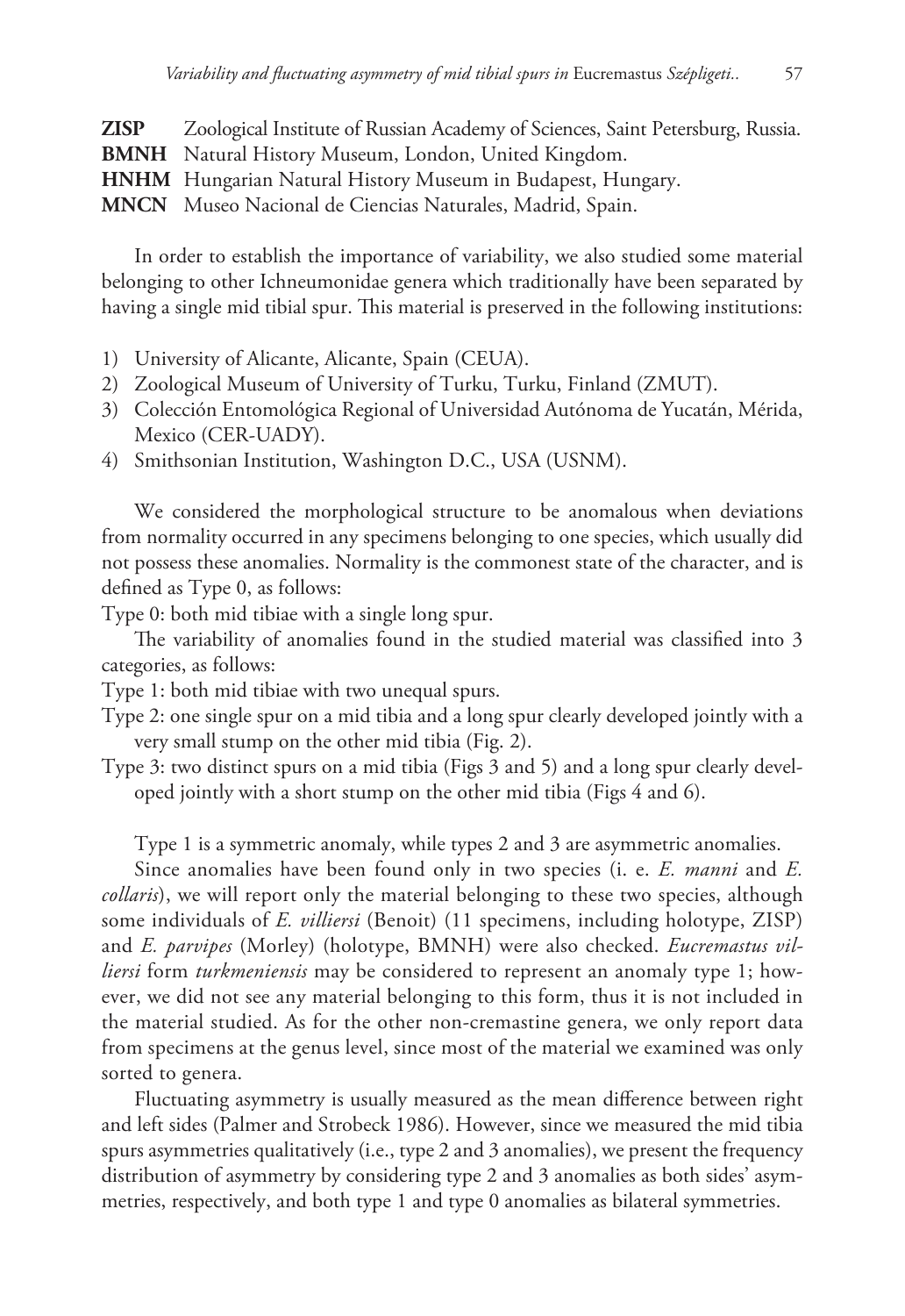

**Figures 1–6.** Mid tibial spurs of *Eucremastus manni*: **1** mid tibia without anomalies **2** type 2 anomaly in specimen from Turkey, right leg **3–6** type 3 anomalies in specimens from Spain: **3–4** right leg and left leg, respectively, of specimen from Fresneda **5–6** right leg and left leg, respectively, of specimen from Raña del Pocico. The white arrows point to the stump of the spur.

Scanning Electron Microscopy studies were done using a Hitachi S-3000N (University of Alicante, Spain) and a LEO 1455VPL (Natural History Museum, United Kingdom), both in low vacuum mode.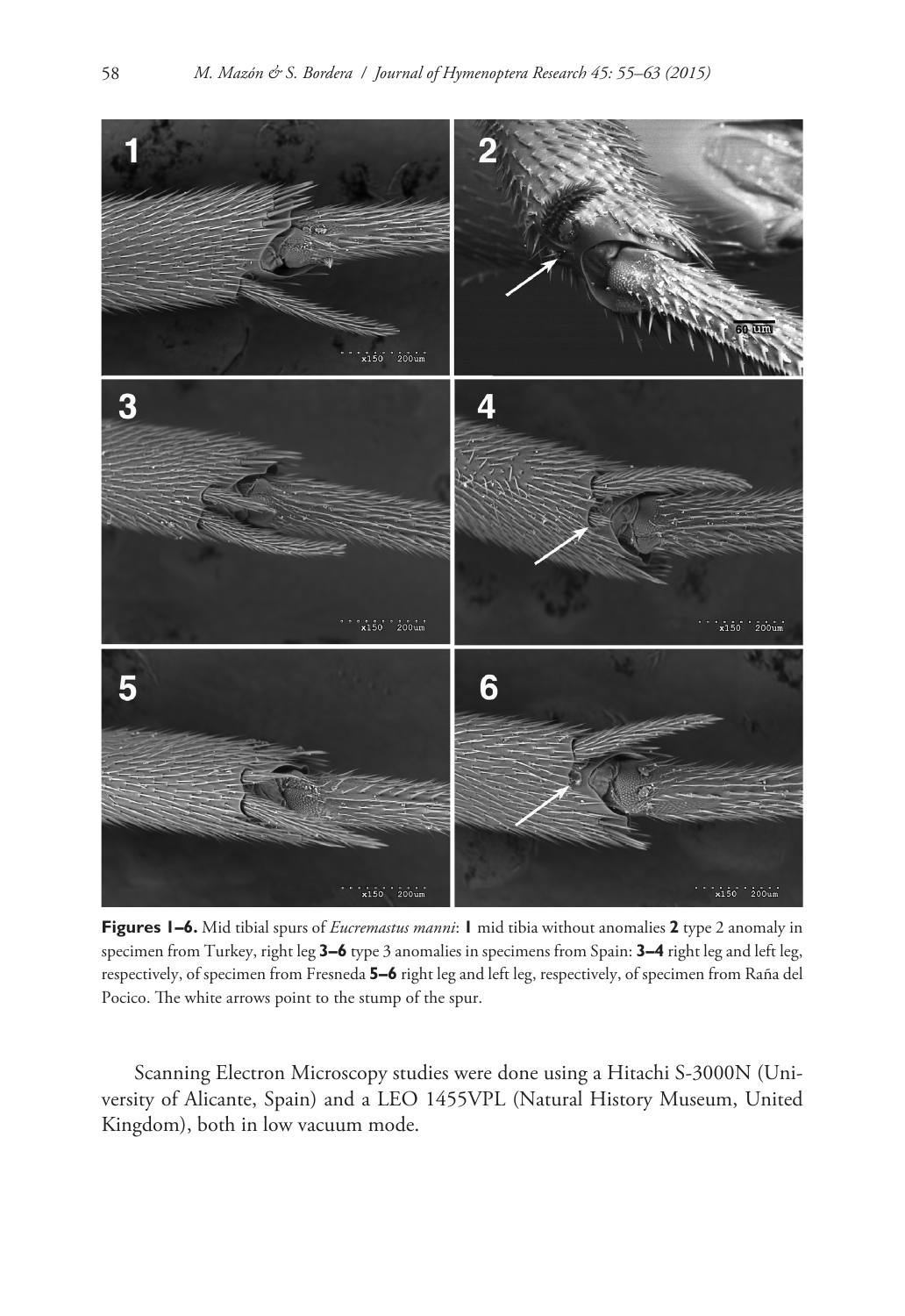# **Results**

In this paper we examined a total of 60 specimens belonging to *Eucremastus manni* and *E. collaris*. We found mid tibial spur anomalies in seven specimens. These are detailed below and summarized in Table 1. We also examined 347 specimens belonging to other genera with a single mid tibial spur, but no anomalies were found.

Asymmetries (i.e. type 2 and 3 anomalies) were only found in *E. manni*. About 90% of *E. manni* individuals were symmetrical, and asymmetries occurred at very low frequency (Fig. 7).

#### **Material studied belonging to** *Eucremastus*

- *Eucremastus manni*: Spain (HNHM): Genotype, "Murcia", Staud., 1895, *Eucremastus brevicornis* Szépligeti 1905, 1 ♀. Spain (CEUA): Alicante: Sierra Mariola, Foia Ampla, 4-17/VI-2002, 1 ♀, Malaise trap; Font Roja, Mas de Sant Ignaci, 17-VI/2- VII-2002, 1 ♀, Malaise trap. Ciudad Real: Fresneda, 29-V/17-VI-2004, 1 ♀, TM; 17-VI/5-VII-2004, 1 ♀, Malaise trap (**anomaly type 3**); Raña del Pocico, 18-V-2004, in *Thapsia villosa*, 1 ♂ (**anomaly type 3**). Spain (MNCN): Ávila: Navalperal (no date), 1  $\mathcal{Q}$ . Alicante: Alicante (no date), 1  $\mathcal{S}$ ; Orihuela / Arneva, VI-1925, 1  $\mathcal{Q}$ . Asturias: Villaviciosa (no date), 1 ♀ (**anomaly type 3**). Ciudad Real: Pozuelo, 1897, 1 ♀. Madrid: Buitrago, 24-VI-1984, 2 ♂♂; El Pardo, 16-VI-1941, 2 ♀♀; El Escorial (no date),  $2 \nsubseteq 2 \nless \nless 3$ ; 6-VII-1914, 1  $\nsubseteq$ ; 17-VI-1915, 1  $\nsubseteq 2 \nless \nless \nless 3$ ; 14-VI-1916, 1  $\Diamond$ ; 19-VI-1918, 1  $\Diamond$ ; 14-VI-1922, 1  $\Diamond$ ; 8-IV-1929, 1  $\Diamond$ ; 8-VI-1929, 1  $\Diamond$  2  $\Diamond$  $\Diamond$ ; Alcalá (no date),  $1 \nsubseteq$  (**anomaly type 1**); Madrid (no date),  $8 \nsubseteq 1 \nsubseteq$ ; VI-1993, 1 ♂; San Agustín, 8-VI-1912, 1 ♀; Sierra de Guadarrama, 25-VI-1910, 1 ♀; 21-VI-1911, 1  $\mathcal{Q}$ ; 25-VI-1916, 1  $\mathcal{S}$ ; 23-VI-1932, 1  $\mathcal{S}$ ; Torrelaguna, 3-VI-1986, 2  $\mathcal{S}\mathcal{S}$ . Segovia: La Granja (no date), 1 ♀. Valladolid: Tordesillas, 26-VI-1930, 1 ♀ (left leg missing, right leg with two unequal spurs). Turkey (BMNH): Adana, Ciftehan, 26-V-1960, Guichard & Harvey, 1 ♀ (**anomaly type 2**); Amasya, 31-V-1959, K.M. Guichard, 1 ♀ (**anomaly type 2**), 1 ♀; Erzurum, Kandil, 11-VI-1962, Guichard & Harvey, 1 ♀. GREECE (BMNH): near Keffsia, 18/VI/1957, G. Mavromoustakis, 2 ♀♀. One specimen (ZISP) labeled "Escorial, Dusmet", 1 ♀.
- *Eucremastus collaris*: Arm. CCP (ZISP): Paratype, "Hosrovskii zap-k, Bediiskii uzh. arzhovoe redkolesye", A. Kotenko, 29-VI-1981, 1 ♀ (**anomaly type 1**); Paratypes,  $2 \varphi$ .

#### **Material studied belonging to other genera**

#### **Anomaloninae**

*Anomalon* spp.: ECUADOR (USNM, currently on loan to ZMUT): Dept. Orellana: Tiputini, 1998, 22 ♀♀ 9 ♂♂, Leg. T. Erwin; Onkone Gare, 1998, 1 ♀, Leg. T.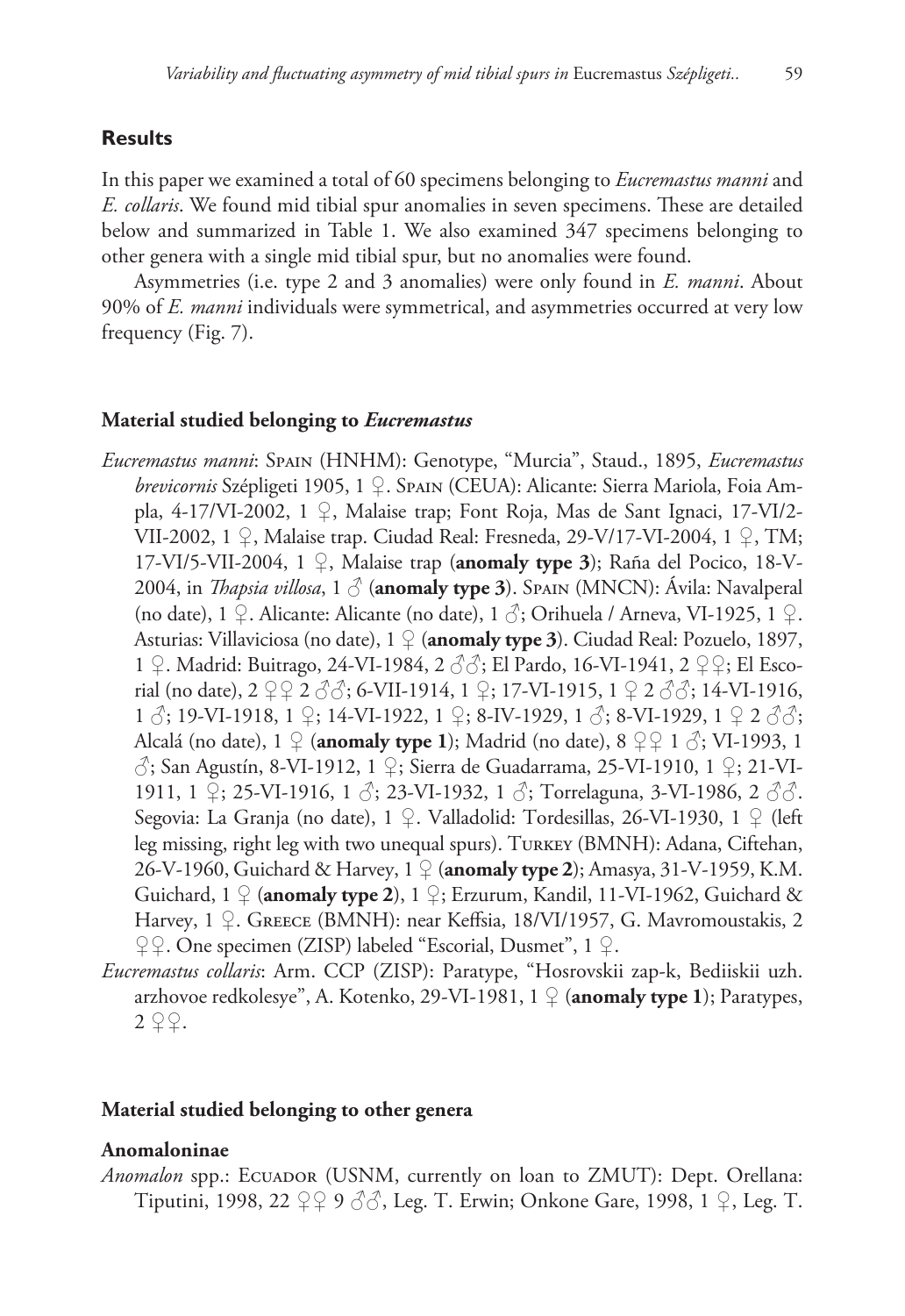Erwin. Dept. Zamora-Chinchipe: Reserva Biológica San Francisco, 2009, 13 ♀♀ 1 ♂, Leg. M. Pollet & A. Braekeleer. Peru (ZMUT): Dept. Madre de Dios: Los Amigos, 2008, 37 ♀♀, Leg. Gómez; Iquitos, 1998-2000, 73 ♀♀, Leg. Ilari Sääksjärvi et al. Peru (USNM, currently on loan to ZMUT):Tambopata River, 1998, 2  $\varphi$ , Leg. T. Erwin; Manu River, 1998, 2  $\varphi$  1  $\Diamond$ , Leg. T. Erwin. Dept. Loreto: Napo River, 1998, 1 ♀, Leg. T. Erwin; Spain (CEUA): Alicante: Mariola Mountain, 2001-2002, 15 ♀♀, Leg. CIBIO; Carrasqueta Mountain, 2001-2002, 7 ♀♀, Leg. CIBIO. Ciudad Real: Cabañeros National Park, 2004, 64 ♀♀, Leg. CIBIO. *Ophionellus* sp.: ECUADOR (USNM, currently on loan to ZMUT): Dept. Orellana: Onkone Gare, 2005-2006, 8 ♀♀ 7 ♂♂, Leg. T. Erwin. Peru (ZMUT): Dept. Loreto: Iquitos, 2000, 1 ♀, Leg. Ilari Sääksjärvi. Dept. Madre de Dios: Los Amigos, 2008, 30 ♀♀, Leg. Gómez.

#### **Metopiinae**

*Metopius* sp.: ECUADOR (USNM, currently on loan to ZMUT): Dept. Orellana: Tiputini, 1998,  $1 \nsubseteq 1 \nsubseteq$ , Leg. T. Erwin. Mexico (CER-UADY): Yucatán: El Cuyo, 2009, 3 ♂♂, Leg. A. González. Peru (ZMUT): Dept. Loreto: Iquitos, Alpahuayo I, 2000, 12 ♀♀ 4 ♂♂, Leg. Ilari Sääksjärvi et al. Dept. Madre de Dios: Los Amigos, 2008, 3 ♀♀ 1 ♂, Leg. Gómez.



**Figure 7.** Frequency distribution of fluctuating asymmetries of mid tibial spurs in *E. manni*. Symmetric means both type 0 and anomaly type 1.

**Table 1.** Sample size of examined material and proportions of anomaly occurrence (between brackets), by species and by sex.

|             | Sex    | <b>Individuals</b> | Anomaly occurrence |
|-------------|--------|--------------------|--------------------|
| E. manni    | Female |                    | $5(12.2\%)$        |
|             | Male   |                    | $1(6.3\%)$         |
| E. collaris | Female |                    | $1(33,3\%)$        |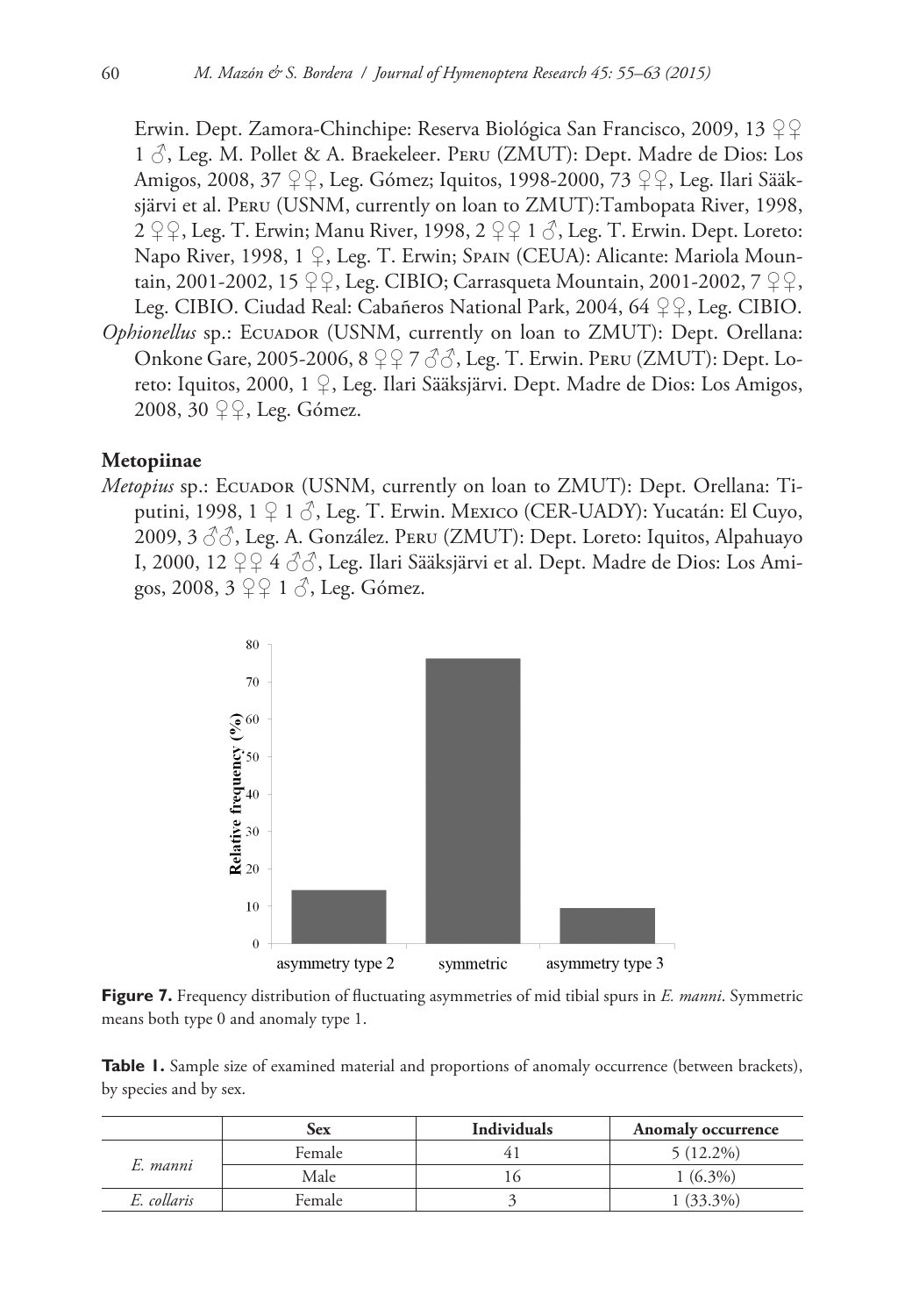# **Tryphoninae**

*Cycasis* sp.: Spain (CEUA): Alicante: Carrasqueta Mountain, 2002, 6 ♂♂, Leg. CIBIO; Mariola Mountain, 2002, 4 ♀♀ 4 ♂♂, Leg. CIBIO. Ciudad Real: Cabañeros National Park, 2004, 10  $\Im$ , Leg. CIBIO.

*Exyston* sp.: Greece (CEUA): Lesbos Island, Vatoussa, 2001, 1 ♂, Leg. Rojo & Pérez. *Kristotomus* sp.: Spain (CEUA): Ciudad Real: Cabañeros National Park, 2004, 10  $\partial \partial$ , Leg. CIBIO.

# **Discussion**

About one in 10 individuals of *E. manni* had asymmetric spurs, more frequently in females. Since we measured a discrete variable, fluctuating asymmetry could not be tested, but the occurrence of asymmetry at this relatively high proportion would suggest this genus would be particularly sensitive to environmental or genetic stress. Therefore, given the growing interest in the use of fluctuating asymmetry as a measure of developmental instability, and hence of environmental stress during development (Hogg et al. 2001, Silva et al. 2009, amongst others), this character may be used for this purpose by measuring the relative size of each spur on each mid tibia. Despite the apparently low sample size of our study, we must underline that this frequency of anomalies is noteworthy considering that the genus *Eucremastus* is rather rare in collections. Fluctuating asymmetry has not been measured in Ichneumonidae, although isolated teratologies have been reported (Kerrich 1934, Bordera and Tormos 1986).

Not only asymmetry but the overall high rate of variation in the presence of one or two mid tibial spurs in some species of *Eucremastus* invalidates this character for taxonomic diagnosis of this genus, although not in other taxa, since anomalies were absent in other genera that usually have a single mid tibial spur. According to this, we redefine the diagnostic characters of *Eucremastus*, and provide some features that separate it from related genera (Table 2).

|                                           | Temelucha                                                        | <b>Eucremastus</b>                                               | Eucremastoides                                                                                     | <b>Noxocremastus</b>                                                                |
|-------------------------------------------|------------------------------------------------------------------|------------------------------------------------------------------|----------------------------------------------------------------------------------------------------|-------------------------------------------------------------------------------------|
| Median longitudinal<br>carina of pronotum | Weak                                                             | Absent                                                           | Strong                                                                                             | Absent                                                                              |
| Mandibles                                 | Relative size of teeth<br>variable                               | Lower tooth twice as<br>long as upper tooth                      | Teeth of equal length                                                                              | Lower tooth clearly<br>longer than upper<br>tooth                                   |
| Lateral carina of<br>scutellum            | Absent or weak                                                   | Reaching the apex                                                | Absent or weak                                                                                     | Absent                                                                              |
| Ovipositor tip                            | Straight to<br>downcurved                                        | Straight                                                         | Downcurved                                                                                         | Downcurved                                                                          |
| Ventral edges of first<br>tergite         | Touching along a<br>distance longer than<br>the width of petiole | Touching along a<br>distance longer than<br>the width of petiole | Touching or running<br>parallel very close along<br>a distance longer than<br>the width of petiole | Touching or<br>approaching along a<br>distance shorter than<br>the width of petiole |
| Glymma                                    | Shallow                                                          | Shallow                                                          | Distinct                                                                                           | Shallow                                                                             |

**Table 2.** Diagnostic characters to distinguish amongst some related genera in Cremastinae.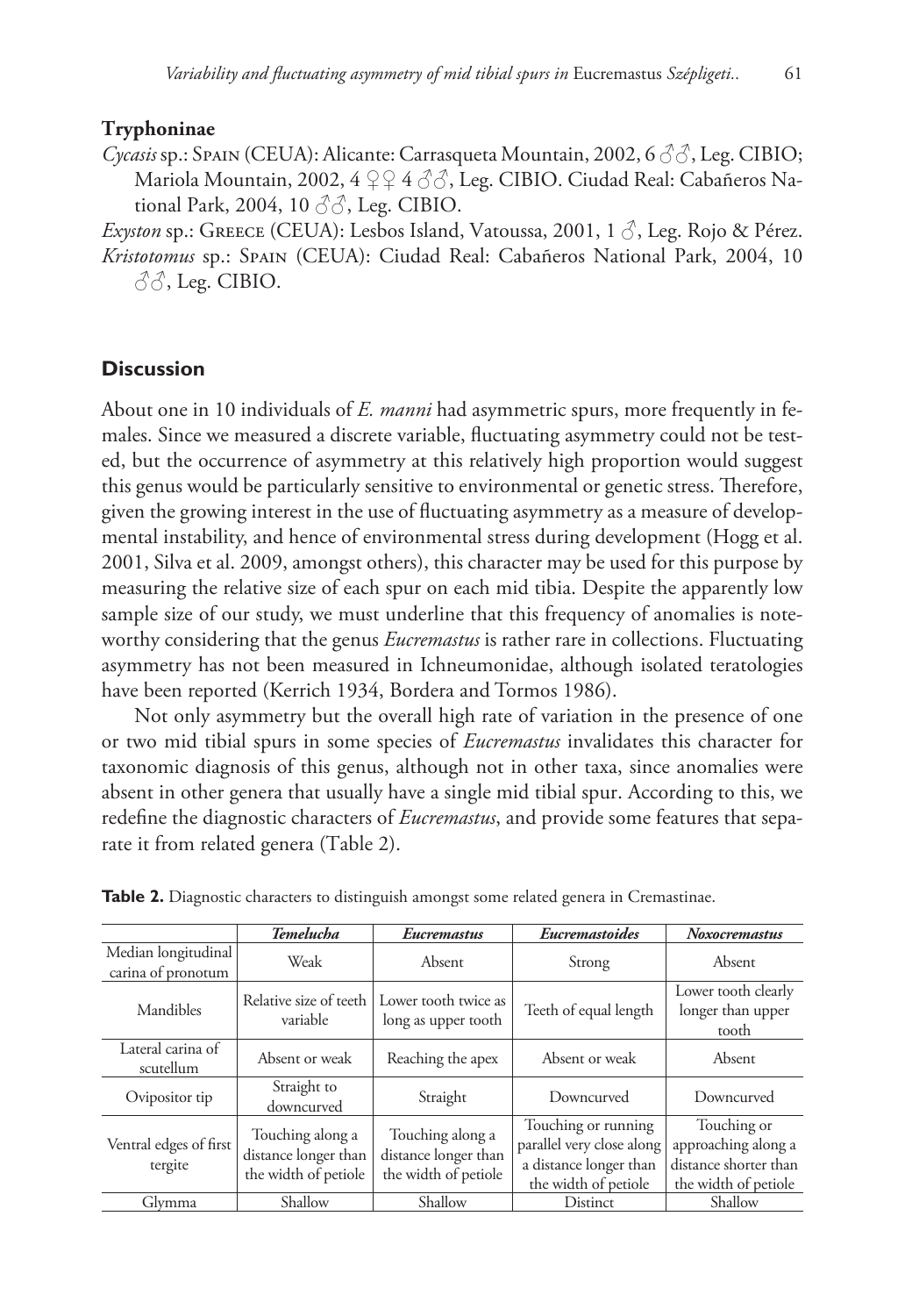## *Eucremastus* **Szépligeti, 1905**

Wings moderately darkened. Occipital carina interrupted above. Frons concave. Genal carina joining oral carina very close to base of mandible. Lower tooth of mandible nearly twice as long as upper tooth. Pronotum slightly convex, without a median longitudinal carina. Scutellum rather convex, with a strong lateral carina reaching its apex. Hind femur without tooth beneath. Mid tibia with one or two spurs, when two spurs are present they are of unequal length. Ventral edges of first tergite touching each other, enclosing sternite in its middle. Glymma present, short and oblique. Ovipositor sheath about 1.5 × longer than hind tibia. Ovipositor tip almost straight.

## **Acknowledgements**

We are very grateful to the curators of Hymenoptera collections in the Museums we were working at: Gavin Broad, from Natural History Museum (London, United Kingdom), Sándor Csősz, from Hungarian Natural History Museum (Budapest, Hungary), Ilari Sääksjärvi, from Zoological Museum of University of Turku (Turku, Finland) and to Isabel Izquierdo and Mercedes París, from Museo Nacional de Ciencias Naturales (Madrid, Spain), as well as to Dmitri Kasparyan, leading research scientist of Department of Hymenoptera in Zoological Institute of Russian Academy of Sciences (St. Petersburg, Russia), for their valuable and helpful assistance. Our thanks to Alejandra González-Moreno and Isrrael Gómez for letting us study material they collected. We also want to express our sincere gratitude to the staff of Cabañeros National Park for giving us facilities and permission for collecting material in this protected area.

This research received support from the SYNTHESYS Project [http://www.syn](http://www.synthesys.info/)[thesys.info/](http://www.synthesys.info/), which is financed by the European Community Research Infrastructure Action under the FP6 and FP7. It was also partially supported by Project 040/2002 from Ministerio de Medio Ambiente of Spanish Government and by a grant to the second author from the University of Alicante, Alicante, Spain (Programa Propi del Vicerectorat d'Investigació, Desenvolupament i Innovació per al Foment de la I+D+I – 2014; Ref. ACIE14–03) for a research stay in ZMUT.

## **References**

- Bjorksten T, David P, Pomiankowski A, Fowler K (2000) Fluctuating asymmetry of sexual and nonsexual traits in stalk-eyed flies: a poor indicator of developmental stress and genetic quality. Journal of Evolutionary Biology 13(1): 89–97. [doi: 10.1046/j.1420-](http://dx.doi.org/10.1046/j.1420-9101.2000.00146.x) [9101.2000.00146.x](http://dx.doi.org/10.1046/j.1420-9101.2000.00146.x)
- Bordera S, Tormos J (1986) Un bracónido y tres ichneumónidos teratológicos (Hym., Ichneumonoidea). Boletín de la Asociación española de Entomología 10: 335–338.